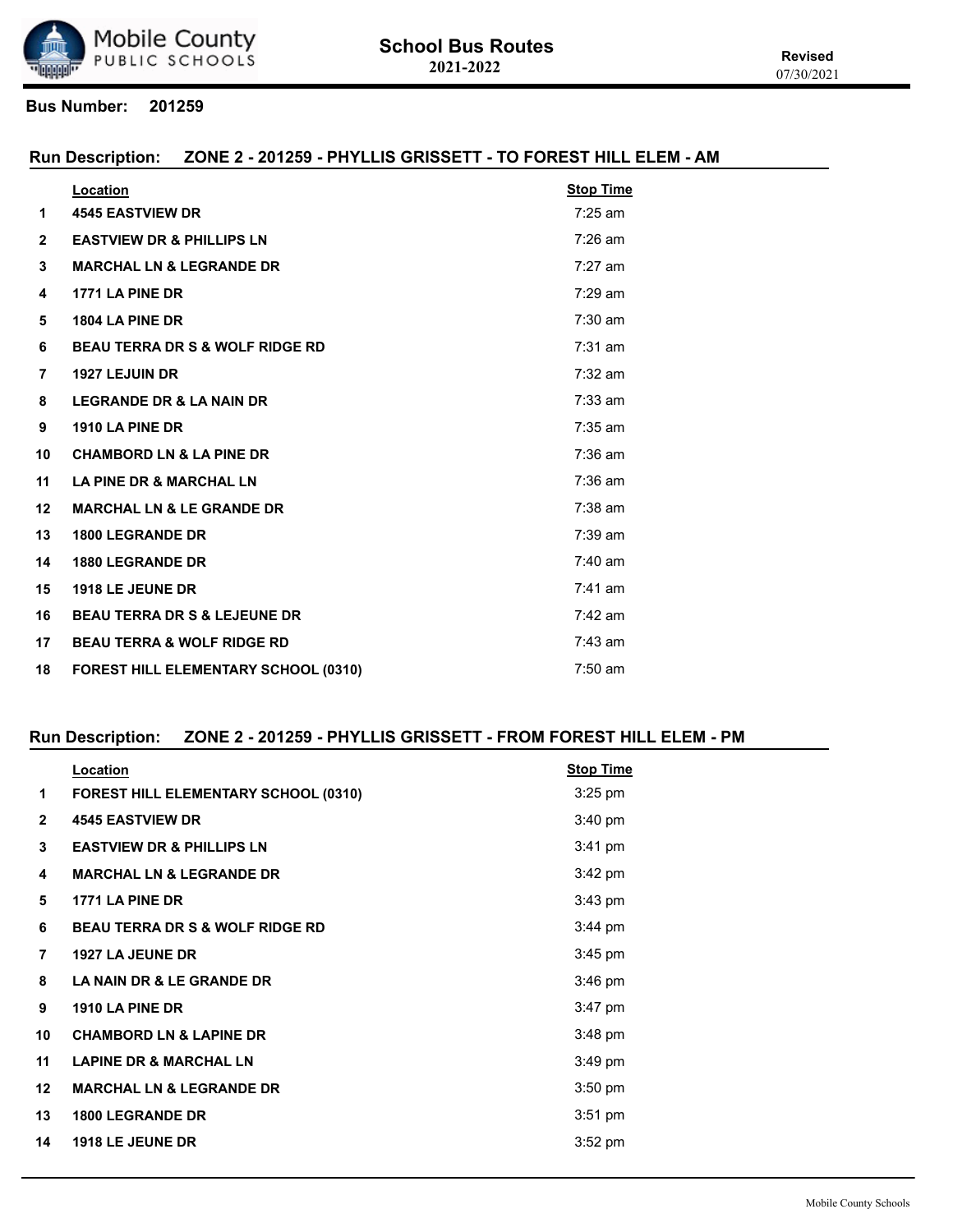

# **School Bus Routes**

| ''Buddali''      |                                          | 2021-2022 |                   |
|------------------|------------------------------------------|-----------|-------------------|
| 15               | <b>BEAU TERRA DR S &amp; LEJEUNE DR</b>  |           | $3:53$ pm         |
|                  | 16 LAPINE DR & LEJUNE DR                 |           | $3:54 \text{ pm}$ |
| 17 <sup>17</sup> | <b>BEAU TERRA DR &amp; WOLF RIDGE RD</b> |           | $3:55$ pm         |
|                  | 18 ARRIVE @ SMS PARK SITE                |           | $4:00 \text{ pm}$ |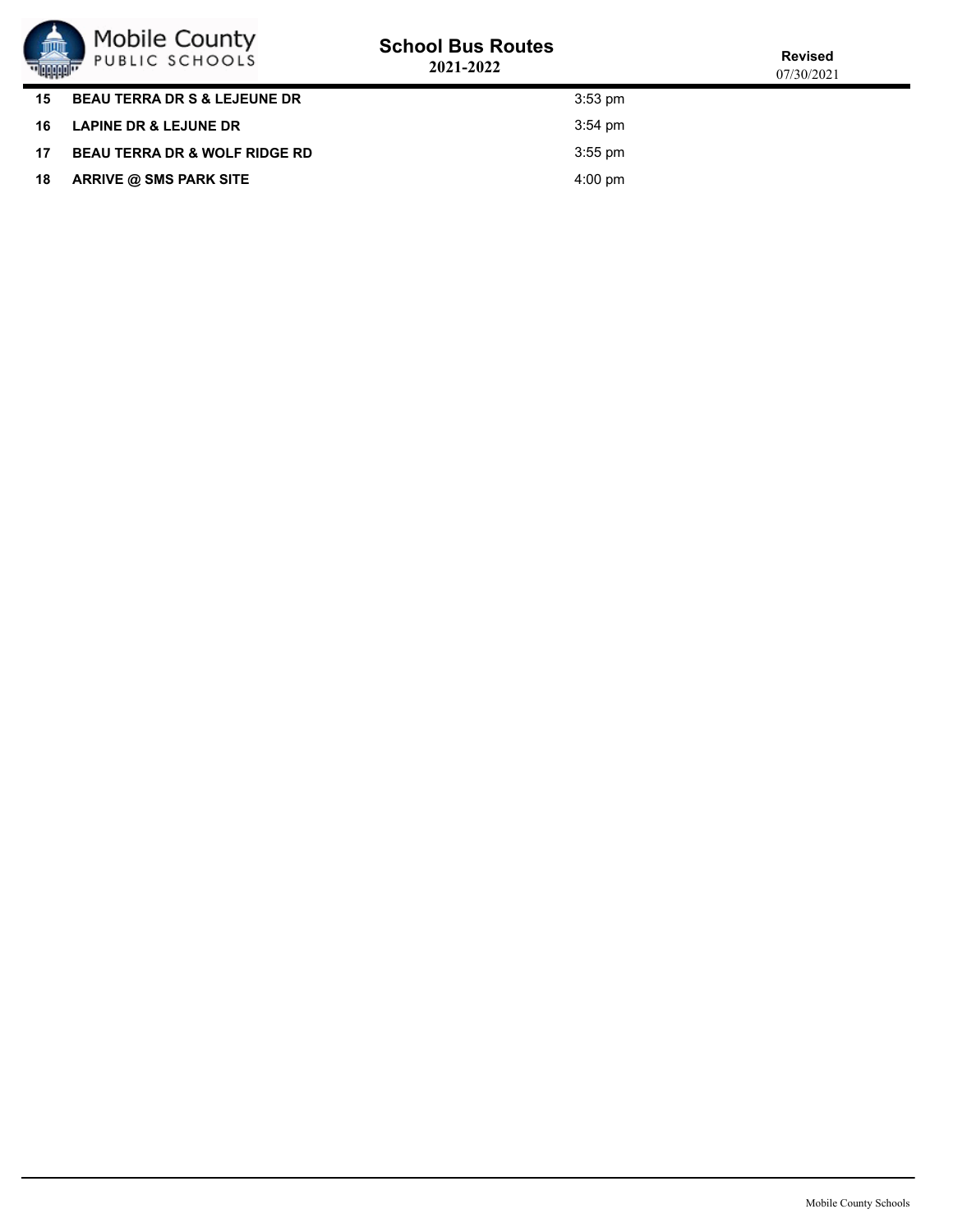

#### **Run Description: ZONE 2 - 201261 - EMILY HENDRICKSON - TO FOREST HILL ELEM - AM**

|              | Location                                    | <b>Stop Time</b>  |
|--------------|---------------------------------------------|-------------------|
| 1            | <b>WOODLEY RD &amp; MERCEDES RD</b>         | $7:33$ am         |
| $\mathbf{2}$ | <b>WOODLEY RD &amp; LE RUTH RD</b>          | $7:34$ am         |
| 3            | <b>1715 WOOSDLEY RD</b>                     | $7:35$ am         |
| 4            | <b>1157 HARVARD DR</b>                      | $7:39$ am         |
| 5            | <b>4822 PRINCETON DR</b>                    | $7:40 \text{ am}$ |
| 6            | <b>PEABODY DR &amp; PRINCETON DR</b>        | $7:41$ am         |
| 7            | <b>BAYLOR DR &amp; PEABODY DR</b>           | $7:42$ am         |
| 8            | <b>GARLAND ST &amp; PEABODY DR</b>          | $7:43$ am         |
| 9            | <b>DRUID DR &amp; GARLAND ST</b>            | $7:45$ am         |
| 10           | <b>FOREST HILL ELEMENTARY SCHOOL (0310)</b> | $7:50 \text{ am}$ |
| 11           | <b>ARRIVE HOWELLS FERRY PARK SITE</b>       | $8:00 \text{ am}$ |
|              |                                             |                   |

## **Run Description: ZONE 2 - 201261 - EMILY HENDRICKSON - FROM FOREST HILL ELEM - PM**

|              | Location                              | <b>Stop Time</b>  |
|--------------|---------------------------------------|-------------------|
| 1            | FOREST HILL ELEMENTARY SCHOOL (0310)  | $2:55$ pm         |
| $\mathbf{2}$ | <b>1157 HARVARD DR</b>                | $3:01$ pm         |
| 3            | <b>4822 PRINCETON DR</b>              | $3:03$ pm         |
| 4            | <b>PEABODY DR &amp; PRINCETON DR</b>  | $3:04$ pm         |
| 5            | <b>BAYLOR DR &amp; PEABODY DR</b>     | $3:05$ pm         |
| 6            | <b>GARLAND ST &amp; PEABODY DR</b>    | $3:06$ pm         |
| 7            | <b>DRUID DR &amp; GARLAND ST</b>      | $3:07$ pm         |
| 8            | <b>WOODLEY RD &amp; MERCEDES RD</b>   | $3:11 \text{ pm}$ |
| 9            | <b>WOODLEY RD &amp; LE RUTH RD</b>    | $3:12 \text{ pm}$ |
| 10           | <b>1715 WOODLEY RD</b>                | $3:13$ pm         |
| 11           | <b>ARRIVE HOWELLS FERRY PARK SITE</b> | $3:25$ pm         |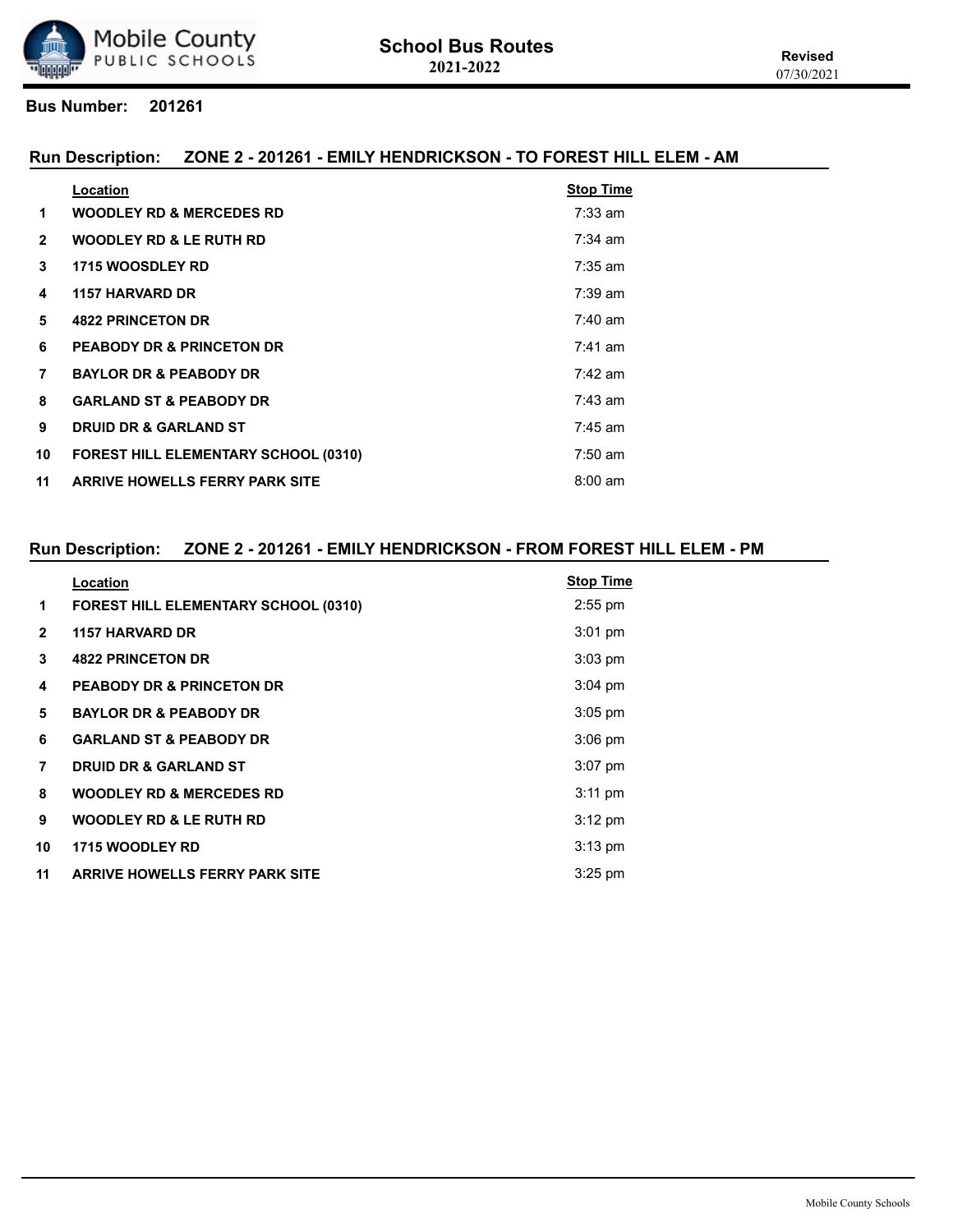

# **Run Description: ZONE 2 - 201271 - NORMAN TURNER - TO FOREST HILL ELEM - AM**

|                | Location                                    | <b>Stop Time</b>  |
|----------------|---------------------------------------------|-------------------|
| $\mathbf 1$    | <b>DEPART HOWELLS FERRY</b>                 | $7:25$ am         |
| $\overline{2}$ | 4215 MOFFETT RD @ OAK RIDGE APTS            | $7:40 \text{ am}$ |
| $3^{\circ}$    | <b>FOREST HILL ELEMENTARY SCHOOL (0310)</b> | $7:50 \text{ am}$ |
| 4              | <b>ARRIVE HOWELLS FERRY SITE</b>            | $8:00 \text{ am}$ |

#### **Run Description: ZONE 2 - 201271 - NORMAN TURNER - FROM FOREST HILL ELEM - PM**

|              | Location                                    | <b>Stop Time</b>  |
|--------------|---------------------------------------------|-------------------|
|              | <b>DEPART HOWELLS FERRY SITE</b>            | $2:45 \text{ pm}$ |
| $\mathbf{2}$ | <b>FOREST HILL ELEMENTARY SCHOOL (0310)</b> | $3:00 \text{ pm}$ |
|              | 4215 MOFFETT RD @ OAK RIDGE APTS            | $3:15$ pm         |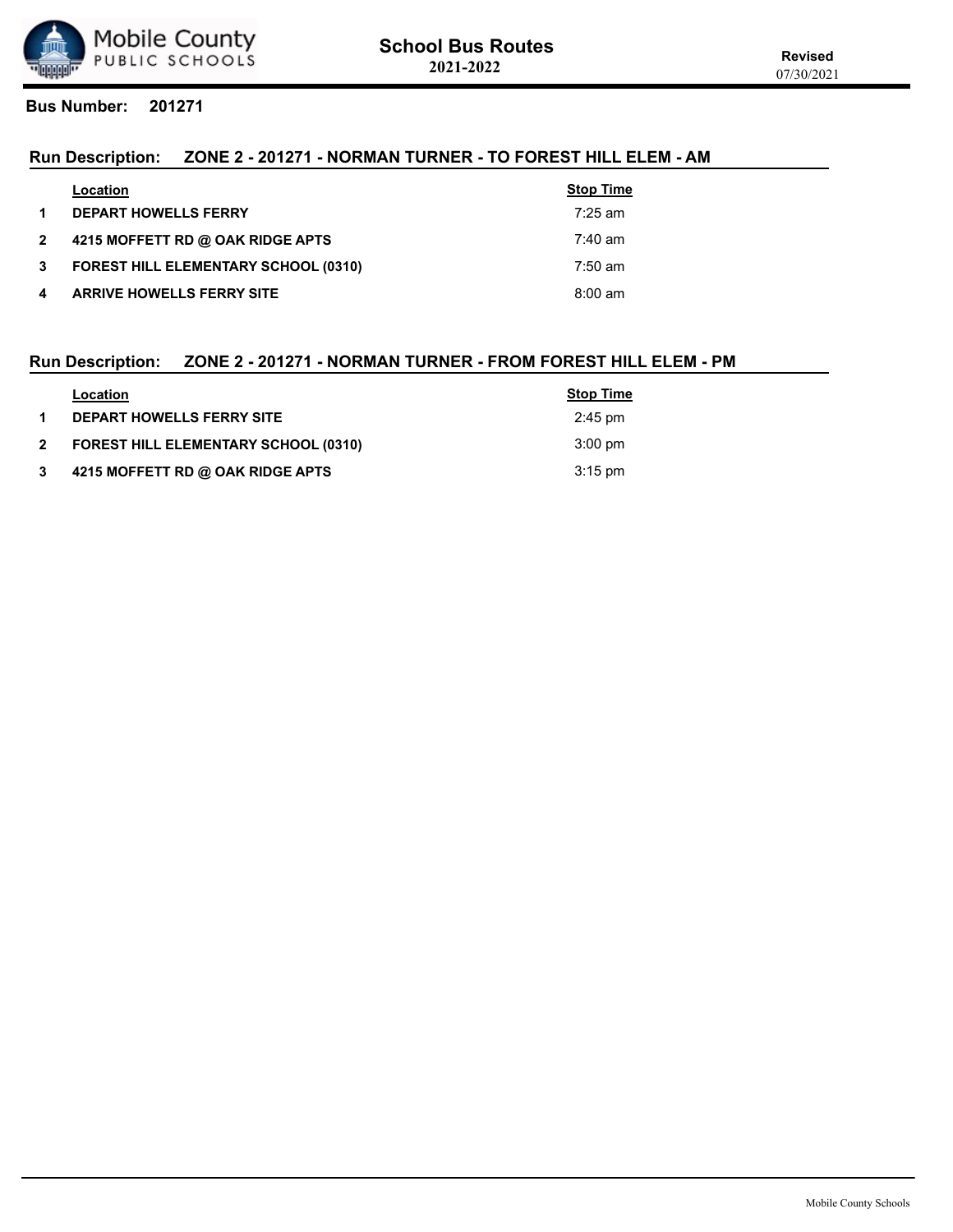

#### **Run Description: ZONE 2 - 201641 - CRYSTAL ALEXANDER - TO FOREST HILL ELEM - AM**

|                  | Location                                    | <b>Stop Time</b>  |
|------------------|---------------------------------------------|-------------------|
| 1                | <b>MOFFETT RD &amp; CARRE DR</b>            | $7:13 \text{ am}$ |
| $\overline{2}$   | <b>BENSON DR &amp; WOLF RIDGE RD</b>        | $7:15 \text{ am}$ |
| 3                | <b>OAK LANE CIR E &amp; OAK LANE DR</b>     | $7:18$ am         |
| 4                | <b>OAK LANE DR &amp; OAK LANE CIR W</b>     | $7:19 \text{ am}$ |
| 5                | OAK LANE CIR N & OAK LANE CIR E             | $7:20$ am         |
| 6                | 3923 MOFFETT CT                             | $7:22$ am         |
| $\overline{7}$   | <b>1120 REYNOLDS DR</b>                     | $7:24$ am         |
| 8                | <b>1120 RICHARD RD</b>                      | $7:25$ am         |
| 9                | <b>1228 WILKINS RD</b>                      | $7:27$ am         |
| 10               | <b>MAMIE DR &amp; AUTUMNDALE DR</b>         | $7:29$ am         |
| 11               | PINE GROVE RD & PRINGLE DR                  | $7:33$ am         |
| 12 <sup>12</sup> | <b>FOREST HILL ELEMENTARY SCHOOL (0310)</b> | $7:40$ am         |
| 13               | <b>HOWELLS FERRY PARK SITE</b>              | $7:45$ am         |

## **Run Description: ZONE 2 - 201641 - CRYSTAL ALEXANDER - FROM FOREST HILL ELEM - PM**

|                | Location                                    | <b>Stop Time</b>  |
|----------------|---------------------------------------------|-------------------|
| 1              | <b>FOREST HILL ELEMENTARY SCHOOL (0310)</b> | 2:43 pm           |
| $\overline{2}$ | <b>CARRE DR E &amp; MOFFETT RD</b>          | $3:06$ pm         |
| 3              | <b>BENSON DR &amp; WOLF RIDGE RD</b>        | $3:08$ pm         |
| 4              | <b>OAK LANE CIR E &amp; OAK LANE DR</b>     | $3:09$ pm         |
| 5              | <b>OAK LANE DR &amp; OAK LANE CIR W</b>     | $3:10 \text{ pm}$ |
| 6              | <b>OAK LANE CIR N &amp; OAK LANE CIR E</b>  | $3:11 \text{ pm}$ |
| 7              | 3923 MOFFETT CT                             | $3:13$ pm         |
| 8              | <b>1120 REYNOLDS DR</b>                     | $3:14 \text{ pm}$ |
| 9              | <b>1120 RICHARD RD</b>                      | $3:15$ pm         |
| 10             | <b>1228 WILKINS RD</b>                      | $3:18$ pm         |
| 11             | <b>MAMIE DR &amp; AUTUMNDALE DR</b>         | $3:19$ pm         |
| $12 \,$        | <b>PINE GROVE RD &amp; PRINGLE DR</b>       | $3:22$ pm         |
| 13             | <b>HOWELLS FERRY PARK SITE</b>              | $3:35$ pm         |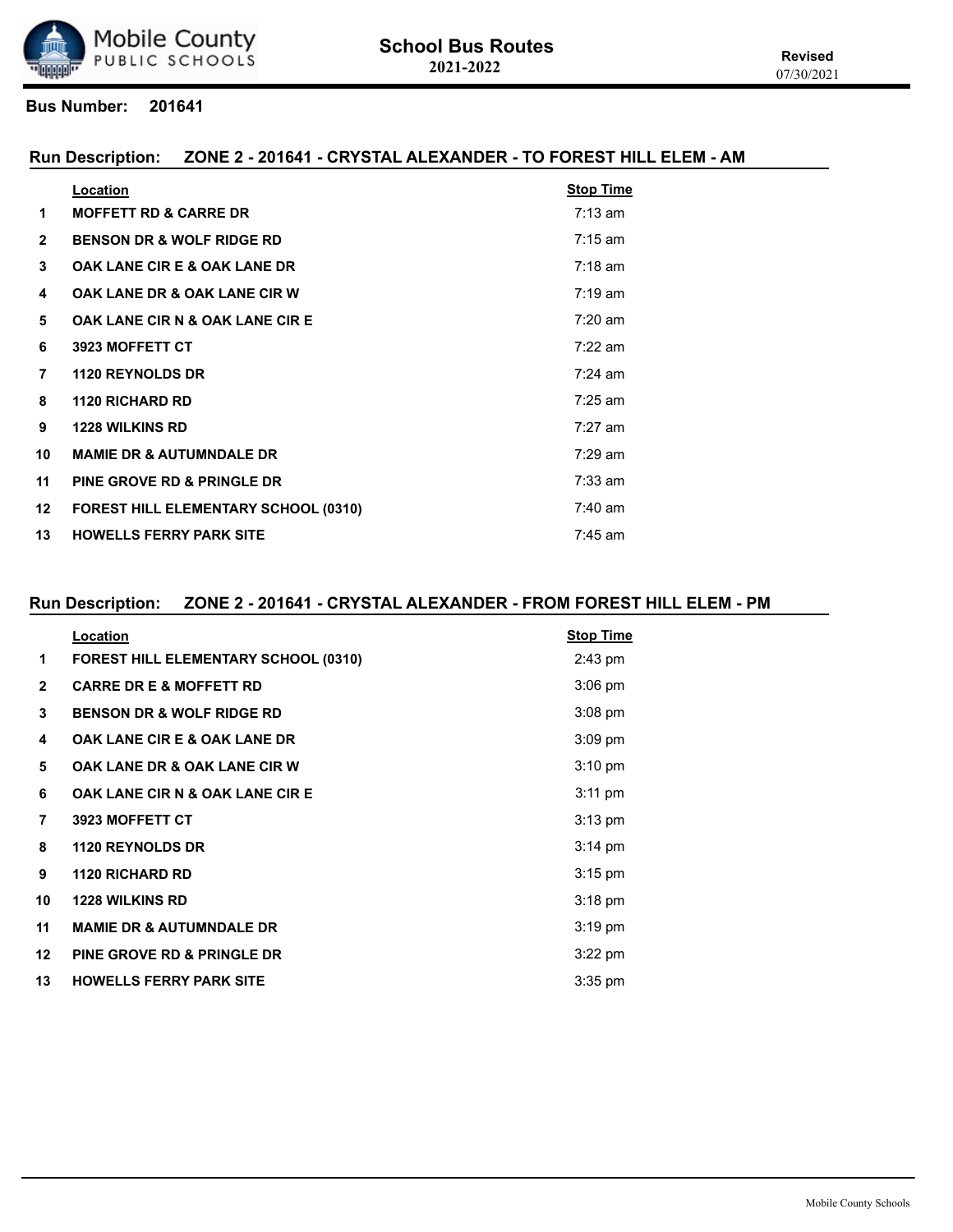

# **Run Description: ZONE 2 - 201642 - SHERRY DARLEY - TO FOREST HILL ELEM - AM**

|                | Location                                     | <b>Stop Time</b>  |
|----------------|----------------------------------------------|-------------------|
| $\mathbf 1$    | 1800 SHELTON BEACH RD EXT @ BRENTHILL APTS   | $7:30$ am         |
| $\overline{2}$ | 1900 SHELTON BEACH RD EXT @ FOREST HILL APTS | $7:32 \text{ am}$ |
| $\mathbf{3}$   | <b>PALLISTER N &amp; PALLISTER W</b>         | $7:34$ am         |
| 4              | <b>PALLISTER PL W &amp; PALLISTER ST</b>     | $7:36 \text{ am}$ |
| 5.             | <b>FOREST HILL ELEMENTARY SCHOOL (0310)</b>  | $7:46$ am         |
| 6              | <b>HOWELLS FERRY PARK SITE</b>               | $8:10 \text{ am}$ |

## **Run Description: ZONE 2 - 201642 - SHERRY DARLEY - FROM FOREST HILL ELEM - PM**

|                | Location                                     | <b>Stop Time</b> |
|----------------|----------------------------------------------|------------------|
| $\mathbf 1$    | <b>FOREST HILL ELEMENTARY SCHOOL (0310)</b>  | $3:15$ pm        |
| $\overline{2}$ | 1800 SHELTON BEACH RD EXT @ BRENTHILL APTS   | $3:18$ pm        |
| $\mathbf{3}$   | 1900 SHELTON BEACH RD EXT @ FOREST HILL APTS | $3:19$ pm        |
| 4              | <b>PALLISTER N &amp; PALLISTER W</b>         | $3:20$ pm        |
| 5.             | PALLISTER PL W & PALLISTER ST                | $3:21$ pm        |
| 6              | <b>HOWELLS FERRY PARK SITE</b>               | $3:36$ pm        |